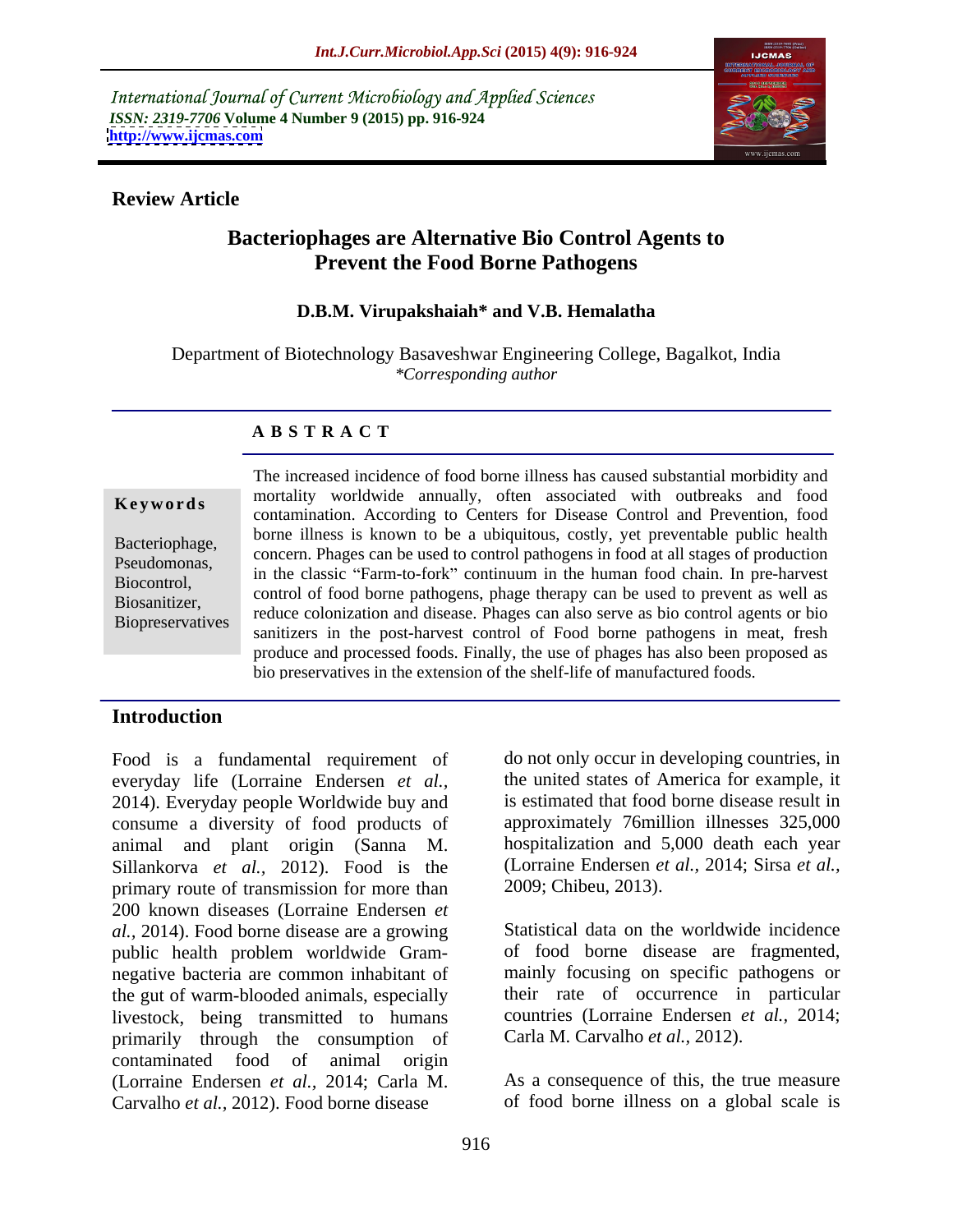unattainable (Lorraine Endersen *et al.,* 2014). In addition to microbial contamination Food products may become contaminated at different stages along the *et al.,* 2012) posing a threat to health and well-being, it also impacts greatly the food<br>Sabouri Ghannad and Avid Mohammadi, industry in terms of food spoilage (Lorraine 2012; Sanna M. Sillankorva et al., 2013;

used in the food industry to decontaminate However, d'Herelle was the first scientist resistant bacteria entering the human food antimicrobial treatment (Chibeu, 2013).

Use of antibiotics as growth promoters in animal production, together with the risk of antibiotic-resistant bacteria entering the human food chain have been the driving force for the development of alternative

Bacteriophages are naturally occurring predators of bacteria, ubiquitous in the Alexander Sulakvelidze et al., 2001; environment, with high host specificity and Masoud Sabouri Ghannad and Avid capacity to evolve to overcome bacterial resistance which makes them an appealing option for the control of pathogens (Carla 2012). More than 5000 classified

Bacteriophages (phages) have found use as Céline Verheust et al., 2010; Stan controlling bacterial pathogens in foods and different bacteriophages have been Phages as bio control agents against food pathogens and food spoilage organisms,

## **Bacteriophage**

# **History and Biology of Bacteriophage**

food chain, from growth or production until Bacteriophages (or phages) were discovered the final consumption (Sanna M. Sillankorva in 1915 and 1917 by Frederick Twort and Endersen *et al.*, 2014).<br> *Euzanna Drulis-Kawa et al.*, 2012; Mathur<br> *et al.*, 2003; Stephen T. Abedon *et al.*, 2011;<br>
Several antimicrobial treatments have been Alexander Sulakvelidze *et al.*, 2001). food, destroy disease-causing pathogens, who applied the term *"Bacteriophage"*; a and preserve food (Sirsa *et al.,* 2009) and microbe that has the potential to attack use of antibiotics has been restricted over bacteria and kill them. He was also the first the years due to the risk of antibiotic-to report that the agent of bacterial death chain and causing negative impact on human 2014; Irshad Ul Haq *et al.,* 2012; Hywel TP Félix d'Herelle respectively (Masoud Sabouri Ghannad and Avid Mohammadi, 2012; Sanna M. Sillankorva *et al.,* 2013; Zuzanna Drulis-Kawa *et al.,* 2012; Mathur *et al.,* 2003; Stephen T. Abedon *et al.,* 2011; Alexander Sulakvelidze *et al.*, 2001).<br>However, d'Herelle was the first scientist was in fact a virus (Zhabiz Golkar *et al.,* Williams, 2013).

methods for pathogen control. 2010) and are ubiquitous in the nature M. Carvalho *et al.,* 2012). bacteriophages are known (Masoud Sabouri natural antimicrobials that can be used in Deresinski, 2009). At present, over 5500 food processing environments (Chibeu, 2013; Mohamed Elbreki *et al.,* 2014). highlighting their suitability for use in the lysogenic, pseudolysogenic and chronic food industry. infections (Zuzanna Drulis-Kawa *et al.,* Phages are the most abundant organisms on earth (Masoud Sabouri Ghannad and Avid Mohammadi, 2012; Zhabiz Golkar *et al.,* 2014; Irshad Ul Haq *et al.,* 2012; Hywel TP Williams, 2013; Céline Verheust *et al.,* (Céline Verheust *et al.,* 2010; Stan Deresinski, 2009; Jameel M. Inal, 2003; Alexander Sulakvelidze *et al.*, Masoud Sabouri Ghannad and Avid Mohammadi, 2012; Sanna M. Sillankorva*et al.,* 2013; Zuzanna Drulis-Kawa *et al.,* 2012). More than 5000 classified Ghannad and Avid Mohammadi, 2012; Céline Verheust *et al.,* 2010; Stan different bacteriophages have been discovered, each of which being able to infect one or several types of bacteria generally, phages as obligatory parasites of a bacterial cell show several life cycles: lytic, 2012; Stan Deresinski, 2009).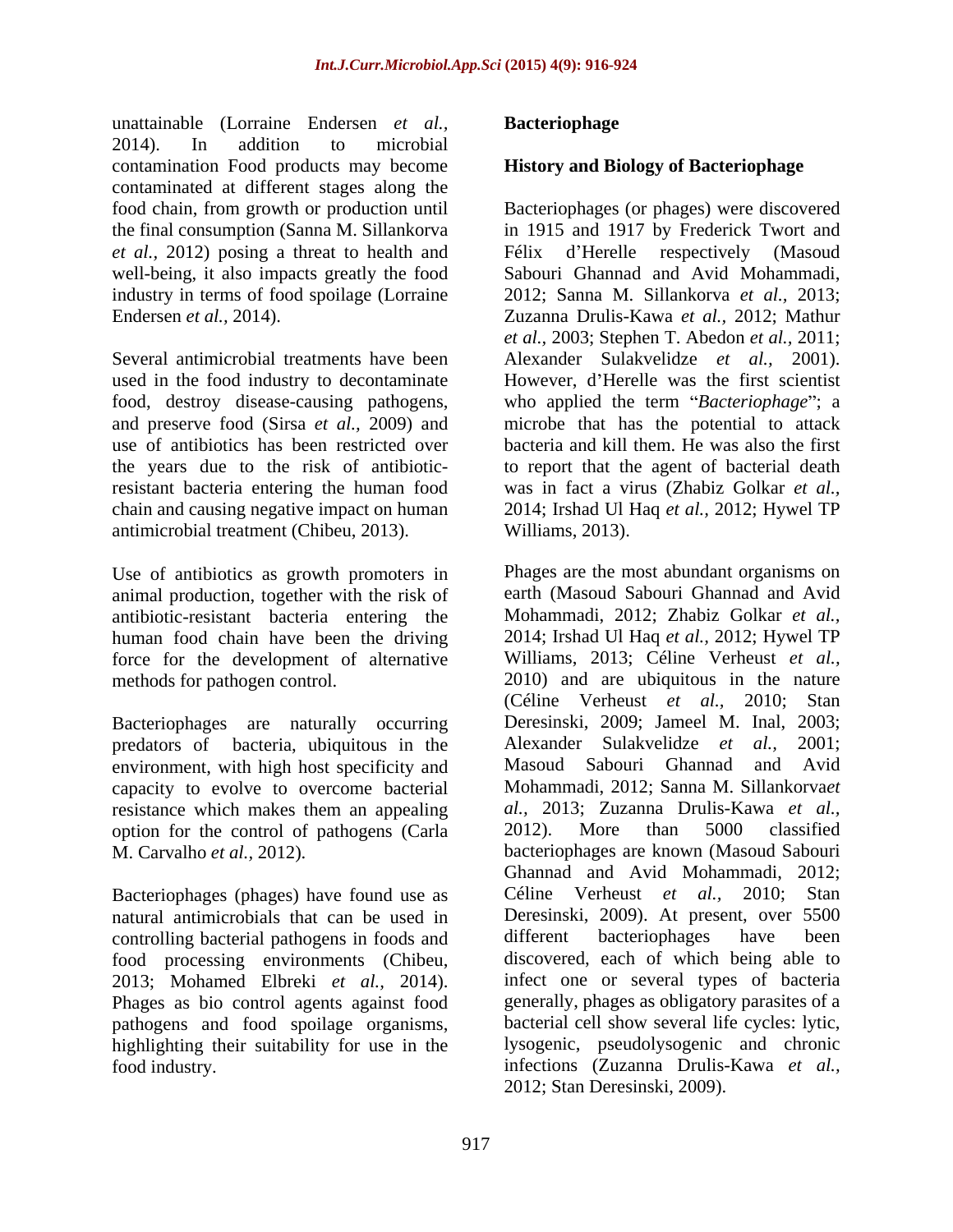Bacteriophages, of which there are currently host cell. Only temperate phages which can 13 families and 30genera, are believed to be enter the bacterial genome participate in the most abundant life form on the planet, horizontal gene transfers between bacterial suffusing the biosphere with a predicted populations. For antibacterial applications, 1X10<sup>8</sup> species (Stan Deresinski, 2009) virulent phages which have the ability to comprised of an estimated total of  $1X10^{30}$  to rapidly lyses bacterial cells are employed  $1X10^{32}$  phage particles; if gathered, these particles would weigh  $1X10^9$  metric tons Deresinski, 2009; Jameel M. Inal, 2003; (Stephen T. Abedon *et al.,* 2011). Phages are ubiquitous, with, for example, an estimated *et al.*, 2003).  $1X10<sup>6</sup>$  particles per drop of seawater and as many as  $1X10^8$  particles per g of soil After the discovery of bacteriophages in

imply that evolutionary dynamics are likely Bacteriophages have contributed a lot to the to be a factor in many natural and applied first step of the phage infection is adsorption systems, and vehicles for vaccines delivery. of the phage particle to the bacterial cell wall by specific interactions between viral (Bacterio)phage, viruses are obligate surface proteins and host cell receptors. parasites. They are ubiquitous in nature After entering the bacterial cell, the virulent (Marcela Leon and Roberto bastlas, 2015) phages replicate rapidly to synthesize and form the most numerically abundant genome and structural proteins into progeny virions inside the host cell. Finally the new population of about 1030 to 1032 phage phages escape by rupturing the cell wall particles - this makes them key contributors which results in the death of the cell. In in the regulation of the microbial balance in contrast, temperate phages integrate their every ecosystem (Chibeu, 2013) and they genetic material into the chromosome of the specifically infecting bacteria (Steven host cell, which is replicated along with the Hagens and Martin J. Loessner, 2010; host cell genome (prophage). They can, Lorraine Endersen *et al.,* 2014) are harmless therefore, subsequently emerge inside a new to humans, animals, and plants. Since the

phage particles; if gathered, these (Mai Huong Ly-Chatain, 2014; Stan Zuzanna Drulis-Kawa *et al.,* 2012; Mathur *et al.,* 2003).

(Zuzanna Drulis-Kawa *et al.*, 2012; Stan early  $20<sup>th</sup>$  century many researchers thought Deresinski; 2009). Phages are easily about their (phages) potential of killing identified in the water sources, sewage soil bacteria, which could undoubtedly make and even ocean depths (Céline Verheust *et*  them possible therapeutic agents. But after *al.,* 2010Stan Deresinski, 2009; Jameel M. World War II when antibiotics were Inal, 2003; Mai Huong Ly-Chatain, 2014; discovered, this natural potential therapeutic Masoud Sabouri Ghannad and Avid agent got little attention and was only Mohammadi, 2012; Zuzanna Drulis-Kawa *et*  considered as a research tool for many years *al.*, 2012).<br> **Al., 2012; Allie Accord Supplem Sabouri** Ghannad and Avid<br> **Rapid evolution of phage and their hosts** 2012; Mai Huong Ly-Chatain, 2014). scenarios; thus understanding how phage biotechnology and are still playing its part. affect the evolution of host bacteria is of key Many mysteries of molecular biology are importance (Hywel TP Williams, 2013). The solved by bacteriophages. Today when virulent" and "temperate" phages differ in everything is much more advanced than ever their mode of action (Mathur *et al.,* 2003; before, bacteriophages are getting enormous Stan Deresinski, 2009; Jameel M. Inal, amount of attention due to their potential to 2003; Mai Huong Ly-Chatain, 2014). The be used as antibacterials, phage display (Masoud Sabouri Ghannad and Avid Mohammadi, 2012; Irshad Ul Haq *et al.,* 2012; Mai Huong Ly-Chatain, 2014). Bacteriophages have contributed <sup>a</sup> lot to the field of molecular biology and amount of attention due to their potential to be used as antibacterials, phage display

biological entities on earth with an estimated

(Bacterio)phage, viruses are obligate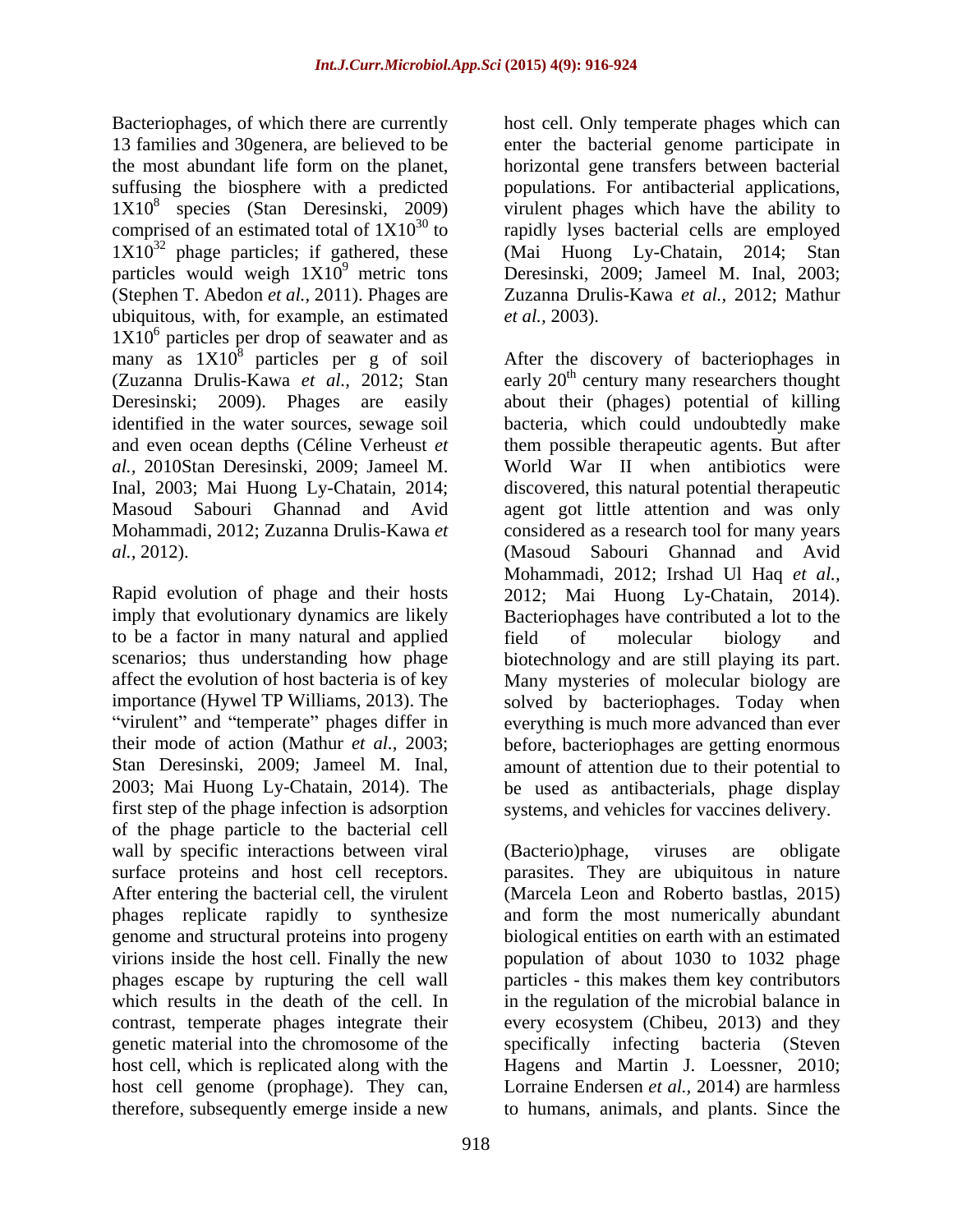discovery of phages in 1915, they have been *al.,* 2014; Céline Verheust *et al.,* 2010; extensively used not only in human and Lawrence D. Goodridge and Bledar Bisha *et*  veterinary medicine but also in various al., 2011; Andrew M Kropinski et al., 2012; agricultural settings. Being obligatory Aan Loh Teng-Hern et al., 2014). parasites, upon multiplication by taking over host protein machinery, phages can either Phages are readily abundant in foods and cause cell lysis to release the newly formed have been isolated from a wide variety of cause cell lysis to release the newly formed have been isolated from a wide variety of virus particles (lytic pathway) or lead to integration of the genetic information into the bacterial chromosome without cell death (lysogenic pathway).Towards a food safety perspective, strictly lytic phages are possibly one of the most harmless antibacterial approaches available (Sanna M. Sillankorva *et al.,* 2012; Stephen T. Abedon *et al.,* 2011; Marcela Leon and Roberto bastlas, 2015; Steven Hagens and Martin J. Loessner, Céline Verheust *et al.*, 2010; Lawrence D.<br>2010; Andrew G Lum *et al.*, 2015). Goodridge and Bledar Bisha *et al.*, 2011;

# **Phage therapy & its advantages** Teng-Hern *et al.*, 2014).

Phages offer advantages as bio control **Phages targeting different food pathogens** agents for several reasons: (i) high specificity to target their host determined by bacterial cell wall receptors, leaving untouched the remaining microbiota, a property that favors phages over other vear in medical expenses and lost antimicrobials that can cause microbiota productivity in the United States according collateral damage; (ii) self-replication and self-limiting, meaning that low or single Agriculture's Economic Research Service. dosages will multiply as long as there is still a host threshold present, multiplying their estimate reflects illnesses caused only by the overall antimicrobial impact; (iii) as bacteria major food borne pathogens (Sanna M. develop phage defense mechanisms for their survival, phages continuously adapt to these altered host systems; (iv) low inherent **Food borne pathogens from animal origin** toxicity, since they consist mostly of nucleic acids and proteins; (v) phages are relatively The four main food borne pathogens from cheap and easy to isolate and propagate but may become time consuming when *Campylobacter*, *Salmonella,* and *Listeria*  considering the development of a highly (Sanna M. Sillankorva et al., 2012; Chibeu, virulent, broad-spectrum, and non 2013; Sirsa et al., 2009). These bacteria are transducing phage; (vi) they can generally all common contaminants of ruminants, withstand food processing environmental poultry, and swine and are usually carried in stresses (including food physiochemical their gastrointestinal tract asymptomatically. conditions); (vii)they have proved to have prolonged shelf life (Lorraine Endersen *et*  foodborne pathogens from animal origin has

*al.,* 2011; Andrew M Kropinski *et al.,* 2012;

Aan Loh Teng-Hern *et al.,* 2014). Phages are readily abundant in foods and raw products (e.g., beef, chicken), processed food (e.g., pies, biscuit dough, and roast turkey), fermented products (e.g., cheese, yoghurt), and seafood (e.g., mussels and oysters). This suggests that phages can be found in the same environments where their bacterial host(s) inhabit, or once were present and that phages are daily consumed by humans (Lorraine Endersen *et al.,* 2014; Céline Verheust *et al.,* 2010; Lawrence D. Goodridge and Bledar Bisha *et al.,* 2011; Andrew M Kropinski *et al.,* 2012; Aan Loh Teng-Hern *et al.,* 2014).

The global incidence of foodborne disease and costs associated are difficult to estimate, however cost at least \$7 billion dollars each year in medical expenses and to the United States Department of The actual figure is higher since this Sillankorva *et al.,* 2012).

animal origin are accounted to be *E. coli*, (Sanna M. Sillankorva *et al.,* 2012; Chibeu, 2013; Sirsa *et al.,* 2009)*.* These bacteria are Research on the use of phages against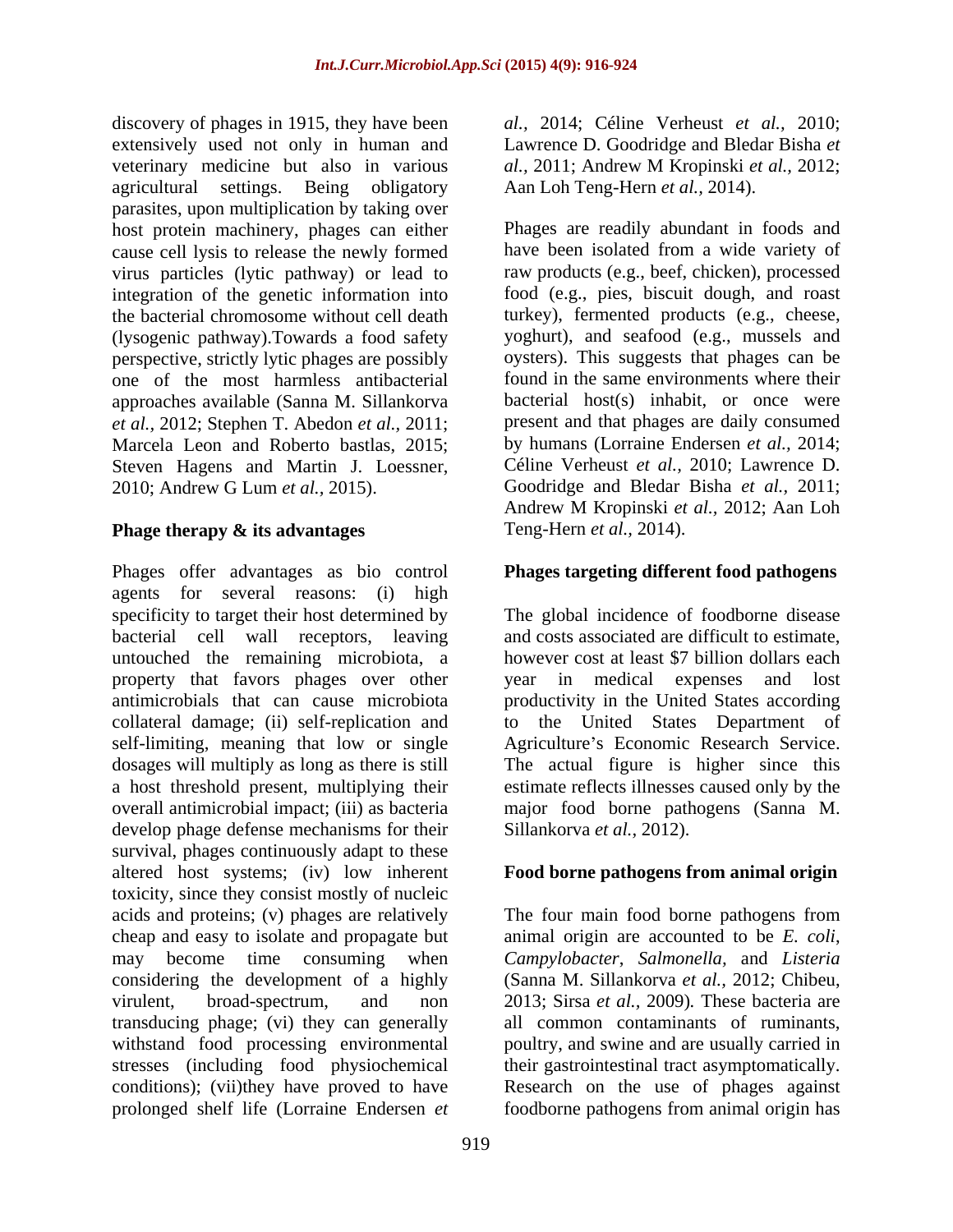mainly focused on the optimization of preharvest interventions where the phage administration routes and delivery processes Carla M. Carvalho *et al.,* 2012). This have received most attention and also on the microorganism is highly virulent and a optimization of postharvest strategies (Sanna public health threat because ingestion of a M. Sillankorva *et al.,* 2012;). The usage of phages as a preharvest strategy is made directly by administering phages to livestock to prevent animal illness and/or also to Lawrence D. Goodridge and Bledar Bisha, minimize the pathogen carriage in the 2011; Andrew M Kropinski et al., 2012; gastrointestinal tract, thereby preventing Aan Loh Teng-Hern et al., 2014). pathogen entry to the food supply. Postharvest strategies are based on the use Phages may be used as biocontrol agents

(Chibeu, 2013; Sirsa *et al.,* 2009; Lorraine poisoning pathogen (Carla M. Carvalho *et al.,* 2012; Chibeu, 2013). If proper care is not taken during slaughter, the contents of the intestines, fecal material, or dust on the Salmonella hide may contaminate meats (Lorraine Endersen *et al.,* 2014; Sanna M. Sillankorva *Salmonella,* is a genus of gram-negative *et al.,* 2012; Andrew M Kropinski *et al.,* 2012; Aan Loh Teng-Hern *et al.,* 2014; considered to be one of the principal causes Lawrence D. Goodridge and Bledar Bisha, of zoonotic diseases reported worldwide 2011). The most common route of *E. coli* (Lorraine Endersen *et al.*, 2014; Sanna M. transmission to humans is via Under-cooked Sillankorva *et al.,* 2012; Sirsa *et al.,* 2009; contaminated food, while water and raw Chibeu, 2013; Andrew M Kropinski et al., milk are assumed to be related to cross 2012; Aan Loh Teng-Hern *et al.,* 2014). contamination events, by direct or indirect This is because they can colonise a wide contact with feces (Andrew M Kropinski *et al.,* 2012; Aan Loh Teng-Hern *et al.,* 2014; species, eventually producing contaminated

Chibeu, 2013; Lorraine Endersen *et al.,* 2014; Sanna M. Sillankorva *et al.,* 2012; concentration as low as 10 cells is able to cause infection (Lorraine Endersen *et al.,* 2014; Sanna M. Sillankorva *et al.,* 2012; Lawrence D. Goodridge and Bledar Bisha, 2011; Andrew <sup>M</sup> Kropinski *et al.,* 2012;

of phages directly on animal carcasses in an against infection by *E. coli* O157:H7 which attempt to sanitize the products (Sanna M. typically occurs through ingestion of Sillankorva *et al.*, 2012; Chibeu, 2013). contaminated food or water, through direct **Phage biocontrol of food-borne pathogens** person transmission (Sirsa *et al.,* 2009; *Escherichia coli* Teng-Hern *et al.,* 2014). Comparing oral and *Escherichia coli* are a gram-negative specific phage cocktail to steers found that bacterium. Serotype O15:H7 in particular oral treatment with the phages was more Endersen *et al.,* 2014; Aan Loh Teng-Hern administered phage for controlling the fecal *et al.,* 2014) classified as Shiga toxin- shedding of the bacteria (Lorraine Endersen producing *E. coli*, is a well-known food *et al.,* 2014; Sanna M. Sillankorva *et al., al.,* 2012;). Its major reservoir comprises Andrew M Kropinski *et al.,* 2012; Aan Loh ruminants and, as it can survive well under Teng-Hern *et al.,* 2014; Carla M. Carvalho intestinal conditions (Carla M. Carvalho *et et al.,* 2012; Lawrence D. Goodridge and Aan Loh Teng-Hern *et al.,* 2014). Phages may be used as biocontrol agents contact with animals, or via person-to- Andrew M Kropinski *et al.,* 2012; Aan Loh rectal administration of *E. coli* O157:H7 effective than rectal and rectal-oral 2012; Sirsa *et al.,* 2009; Chibeu, 2013; Bledar Bisha, 2011).

# *Salmonella*

facultative intracellular species, is of zoonotic diseases reported worldwide (Lorraine Endersen *et al.,* 2014; Sanna M. Chibeu, 2013; Andrew M Kropinski *et al.,* range of hosts including all major livestock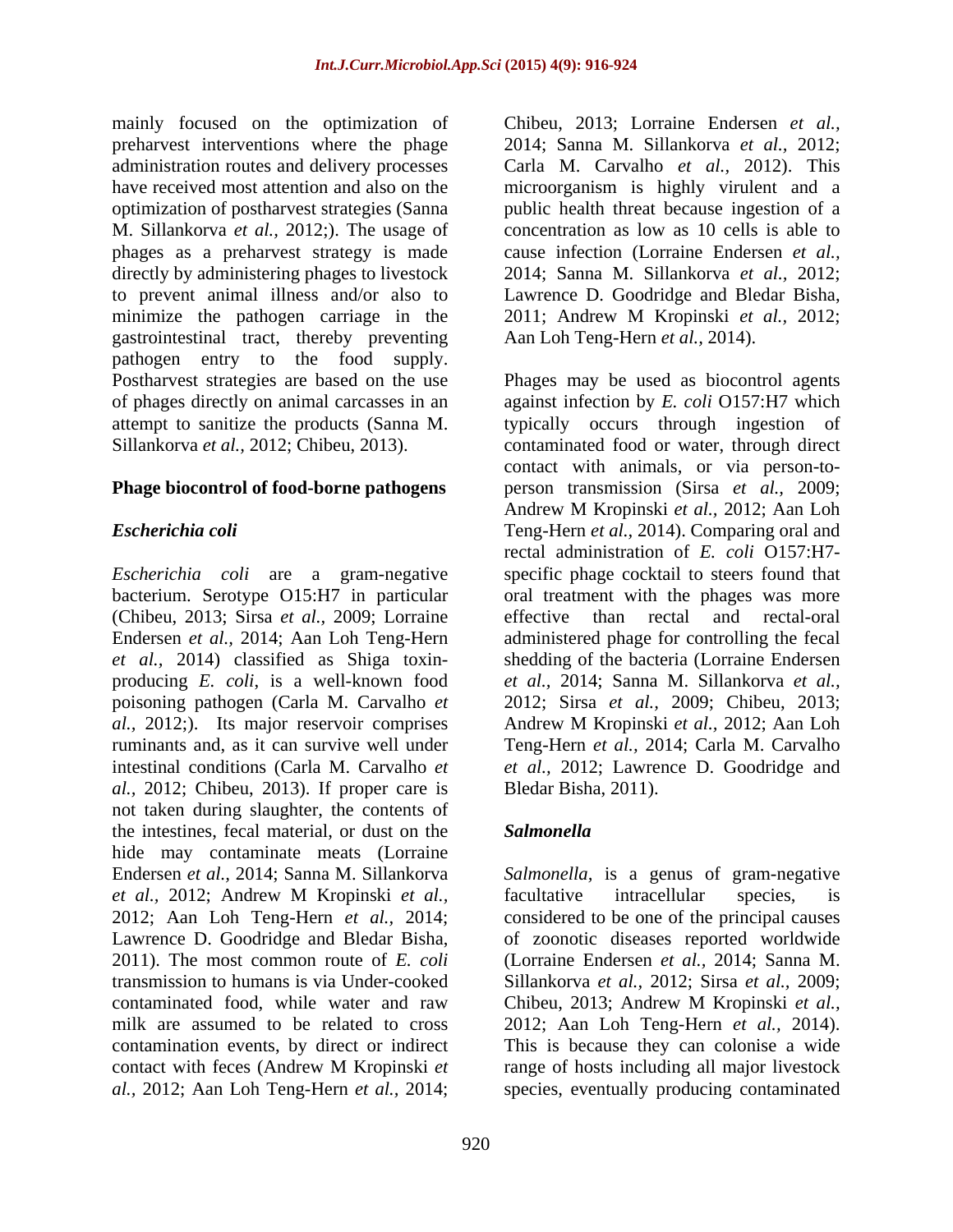meat and other food products. In the USA, Campylobacter more than 50% of salmonellosis is caused Endersen *et al.,* 2014). *Salmonella*  Typhimurium causes nontyphoid 2013) with an optimal growth temperature abdominal pain, nausea, diarrhea and even life threatening infections. About 40,000

life-threatening infections (Lawrence D. Kropinski *et al.,* 2012; Aan Loh Teng-Hern number of studies on animal phage therapy water. The widespread disease and

colonization in chicken, a cocktail of three Teng-Hern et al., 2014). phages (BP1, BP2, and BP3) was Enteritidis challenge. Phage delivery both by

by only three *Salmonella enterica* serovars; *Campylobacter* is a genus of gram-negative, *Salmonella* Typhimurium, *Salmonella*  spiral, motile, and microaerophilic bacteria Enteritidis and *Salmonella* Newport (Sanna M. Sillankorva *et al.,* 2012; Andrew (Chibeu, 2013; Sirsa *et al.,* 2009; Lorraine M Kropinski *et al.,* 2012; Aan Loh Teng salmonellosis, a disease characterized by around 41°C. *C. jejuni* and *C. coli*members cases of non-typhoid salmonellosis per year *Campylobacter* is the most commonly are reported in the USA. An increase in reported zoonosis in Europe (EFSA 2011), salmonellosis in the developed world has and *C. jejuni*, in particular, is estimated to been due to *Salmonella* Enteritidis, which is cause approximately 845,000 illnesses, linked to eggs and poultry (Chibeu, 2013; 8,400 hospitalizations, and 76 deaths each Andrew M Kropinski *et al.,* 2012; Aan Loh Teng-Hern *et al.*, 2014). is explained because ingestion of low doses *Salmonella* is also a known spoilage campylobacteriosis typically characterized bacterium in processed foods (Lawrence D. by fever, bloody diarrhea, and acute Goodridge and Bledar Bisha). Once abdominal pain. *Campylobacter* is capable ingested, this microorganism can cause of colonizing the intestine of poultry and fever, diarrhea, abdominal cramps, and even cattle, and thus infection is mostly acquired Goodridge and Bledar Bisha; Andrew M *et al.,* 2014). To prevent such infections, a waterborne through contaminated drinking have been reported where phages were used economic impact on agriculture and food to prevent or reduce colonization and industries has led to the development of diseases in livestock (Sanna M. Sillankorva various approaches to contain this infection *et al.,* 2012). using bacteriophages (Sanna M. Sillankorva Phages to reduce *Salmonella* Enteritidis Andrew M Kropinski *et al.,* 2012; Aan Loh near and drive frod products. In he USA, a Campylobacter is a grant of granteneoid enters in the state of the state of the state of the state of the state of the state of the state of the state of the state of the state o Hern *et al.,* 2014; Sirsa *et al.,* 2009; Chibeu, 2013) with an optimal growth temperature are considered to be major aetiological agents of enteric diseases worldwide. year in the USA. This widespread infection  $(400 - 500$  cells) can cause by fecal-oral contact, ingestion of contaminated foods (i.e., raw meat and milk contaminated through feces), and water. The widespread disease and *et al.,* 2012; Chibeu, 2013; Sirsa *et al.,* 2009; Teng-Hern *et al.,* 2014).

administered by either coarse spray or in Phage preharvest interventions reported so drinking water prior to *Salmonella*  far have been successful in reducing coarse spray and drinking water reduced the and feces of experimentally infected broilers intestinal *Salmonella* Enteritidis and have not caused any adverse health colonization (Chibeu, 2013; Sirsa *et al.,* effects (Sanna M. Sillankorva *et al.,* 2012; 2009; Andrew M Kropinski *et al.,* 2012; *Campylobacter* numbers in the cecal content Chibeu, 2013; Lawrence D. Goodridge and Bledar Bisha, 2011; Andrew M Kropinski *et al.,* 2012; Aan Loh Teng-Hern *et al.,* 2014).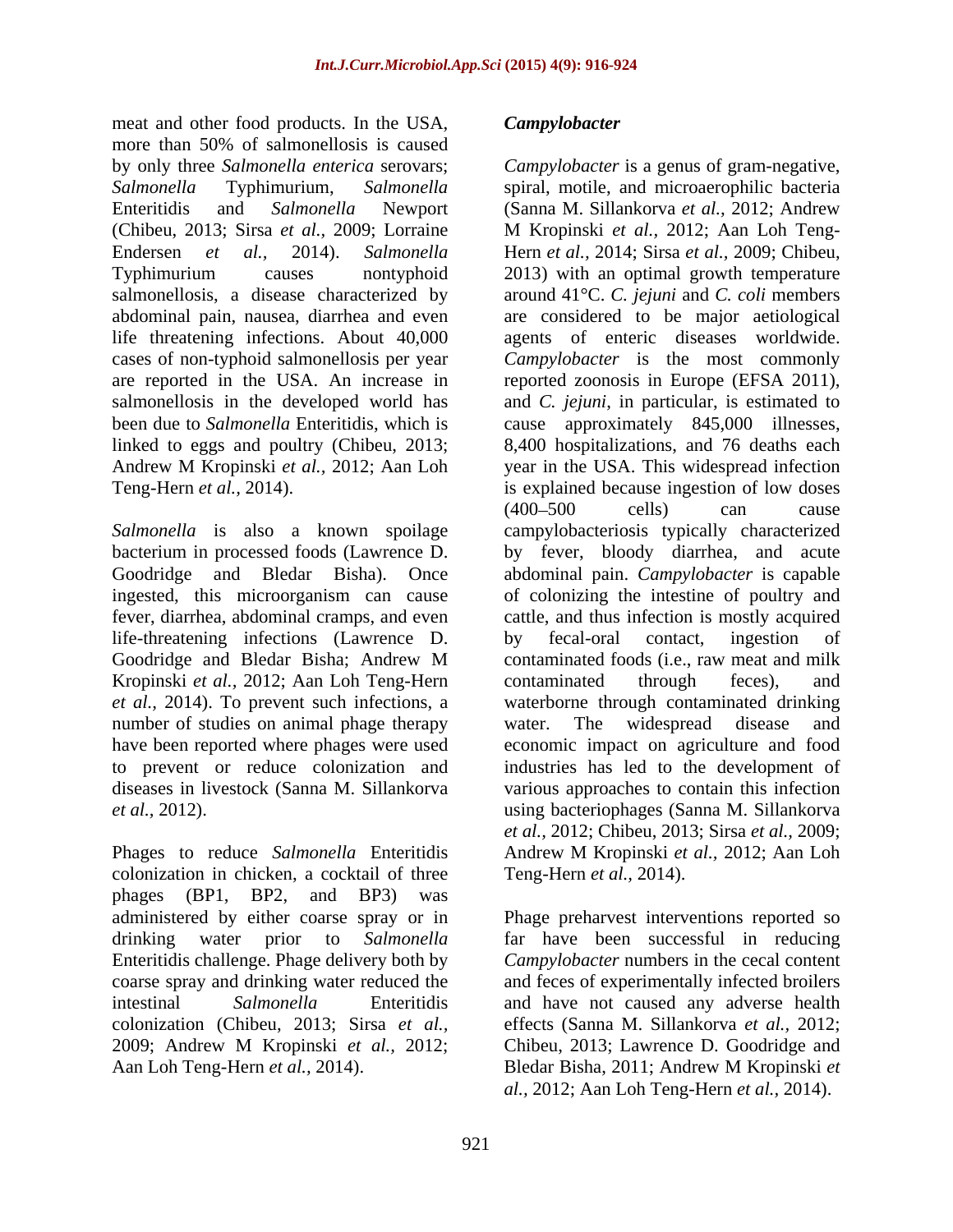### *Listeria monocytogenes*

*Listeria monocytogenes* is an opportunistic pathogen that has become a major foodborne environmental bacteria commonly found in pathogen of public health concern with a soil and water and on the surface of fruits high mortality rate in at risk individuals such and vegetables and are the major pathogens as pregnant women, neonates, that spoil foods stored aerobically under immunocompromised individuals and the refrigerated conditions. Milk is commonly elderly (Sirsa *et al.,* 2009; Chibeu, 2013; spoiled by *Pseudomonas* spp. via post Andrew M Kropinski *et al.,* 2012; Aan Loh pasteurization contamination or by the Teng-Hern *et al.,* 2014). *Listeria*  production of heat-stable lipases and *monocytogenes* is a gram-positive, motile, proteases before pasteurization. and facultative intracellular bacterium, that *Pseudomonas*-derived proteases and lipases can grow under several food matrices and can lead to degradation of milk protein and storing conditions (e.g., high salt levels, low fat, resulting in bitterness, gelation, and pH, lack of oxygen, and low temperatures) rancidity. The most common species of (Sanna M. Sillankorva *et al.,* 2012; Sirsa *et Pseudomonas* that causes milk spoilage is *al.,* 2009; Chibeu, 2013; Andrew M Kropinski *et al.,* 2012; Aan Loh Teng-Hern

associated with contaminated minimally related to cross-contamination after the heat temperatures (Sanna M. Sillankorva *et al.,*

Phage biocontrol should therefore be optimized separately for each food matrices under study. Four other studies have used The emergence of multidrug-resistant phage P100, which was highly effective in Kropinski *et al.,* 2012; Aan Loh Teng-Hern

*Pseudomonas* spp. are ubiquitous proteases before pasteurization. *Pseudomonas fluorescens* (Raquel Lo *et al.,* 2015).

*et al.,* 2014). Invasive infection by *L. monocytogenes* causes listeriosis and is transmitted to refrigerated foods such as fruit, dairy humans with 103 CFU/mL levels. It is often products, poultry, and red meats. Phage processed food such as ready-to-eat (RTE) e.g., *Pseudomonas* spp. in raw chilled meats products, poultry, and dairy products or can result in a significant extension of treatment process of foods stored at low food preservation have the advantages of 2012; Andrew M Kropinski *et al.,* 2012). discriminatory, natural, and cost-effective. This bacterium has the ability to grow at a Some of the drawbacks of bio preservation wide range of temperatures (0.4<sup>o</sup>C to 45<sup>o</sup>C) with phages are a limited host range, the and pH values (4 to 9.6) enabling it to requirement for threshold numbers of the persist within food processing environments bacterial targets, phage-resistant mutants, for long periods (Chibeu, 2013). and the potential for the transduction of *Exteria monocytogenes*<br> *Exteria monocytogenes*<br> *Exteria nonocytogenes*<br> *Exteria nonocytogenes*<br> **Exterioristic controlled controlled and the become many foundation<br>
<b>Exterioristic controlled controlled and the second** Phages have also been applied to control the growth of pathogens in a variety of control of spoilage bacteria storage life. Phage bio control strategies for being self-perpetuating, highly undesirable characteristics from one bacterial strain to another.

inhibiting *Listeria* growth at storage phage as bio control. The increasing number temperatures for several days (Sanna M. of phage application studies, both by Sillankorva *et al.,* 2012; Andrew M The emergence of multidrug-resistant bacteria has opened a second window for research groups and commercial enterprises, have altogether provided convincing evidence that phages can play an important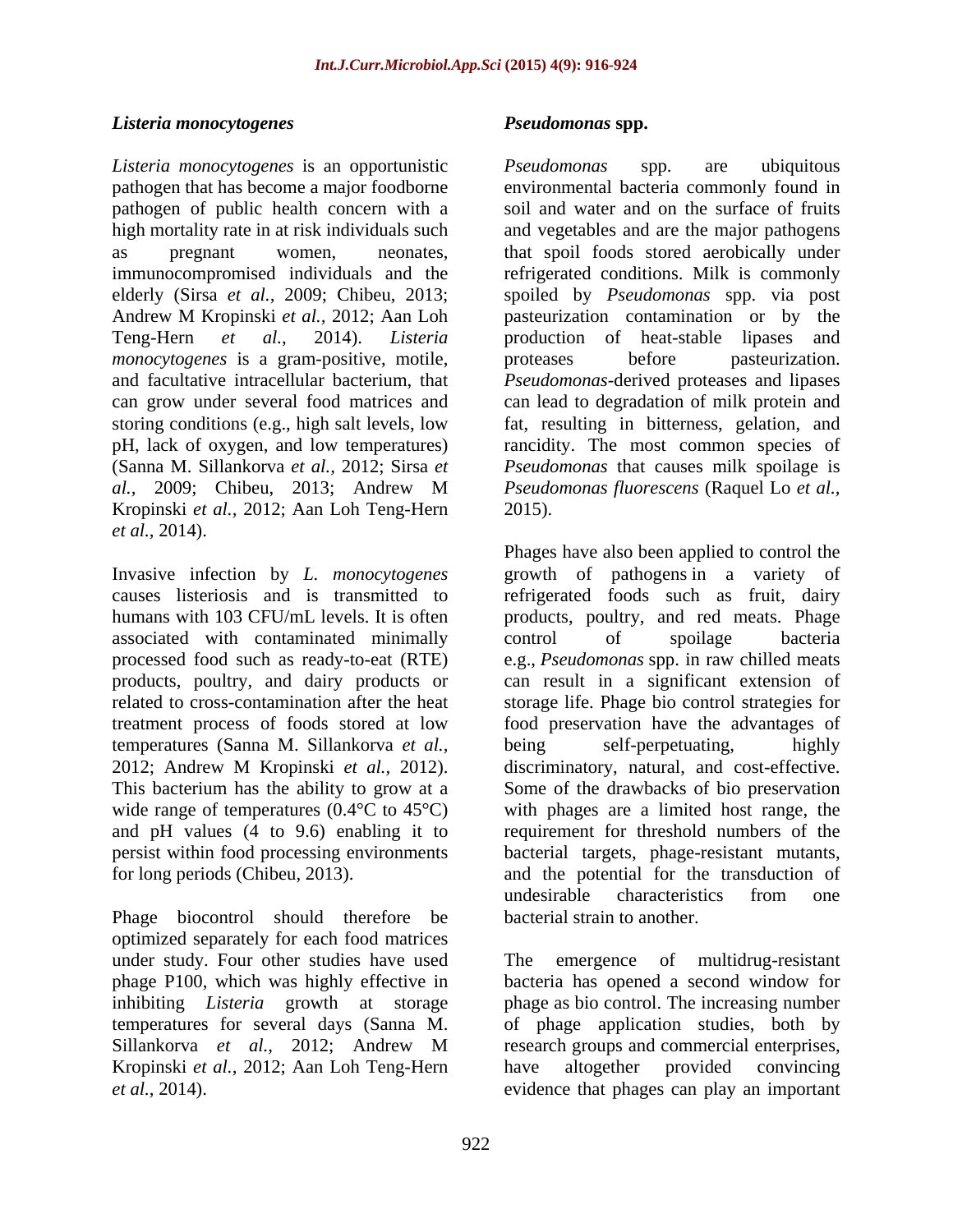role in biocontrol of pathogens in food and feed. The direct application of phages to is likely that more phage products will be target specific pathogens in or on foodstuffs developed and used to reduce contamination is a very straightforward approach. during food production. Phages can be used Spontaneously occurring phage-resistant mutants are not likely to significantly influence treatment efficacy. Complex the control of food borne pathogens in phage resistance mechanisms common in bacteria can be pre-empted when screening for susceptibility of large strain collections, and supplemented by continued screening. The use of strictly virulent phages, unable to perform transduction, and devoid of any virulence or pathogenicity associated genes will ensure that problems concerning bacteriophage safety will not be an issue. As a more general rule, a sufficient Alexander Sulakvelidze, Zemphira Alavidze., concentration of infectious phage particles will have to be applied on foods. Last but there not least an important practical challenge is 659 not least, an important practical challenge is<br>the incorporation of phage application step Andrew G Lum, Melissa Ly, Tasha M the incorporation of phage application step<br>
of the best pessible time point into cristing<br>
Santiago-Rodriguez, Mayuri Naidu, at the best possible time point into existing<br>
antago-Rodriguez, Mayuri Naidu,<br>
Tobias K Boehm and David T Pride. processing and production schemes. While phages can obviously help to reduce pathogen loads in foodstuffs, not only scientific considerations will determine the success of different possible applications.<br>
M Moyles, Shivani Ojha, Amanda For certain applications, long-term plans for avoiding resistance-associated problems will<br>Erica A Rozema. Kim Stanford, Tim A have to be made in advance. Considering the likely situation that phage products will require inclusion of new phages featuring different host ranges at more or less frequent intervals in order to react to changes in the bacterial flora, transparent and quick Carla M. Carvalho, Sílvio B. Santos.,rew M. approval procedures by regulatory Kropinski,Eugénio C. Ferreira and Joana

Using phage therapy for reduce the presence  $\frac{Campylobacter}{Campylobacter}$  and  $\frac{Salmonella}{Campylobacter}$ , of food borne pathogens in food producing Intechopen., 256 Pp. of food borne pathogens in food producing animals and in fresh and processed foods. environmental conditions and physiological Herman. Contained Use of conditions of food producing animals, and<br>address the issue of phase resistance. Phase and Biosafety Recommendations. Appl. address the issue of phage resistance. Phage treatments to reduce bacterial pathogens in

foods have been clearly demonstrated, and it as alternative, but also as substitutes of antibiotics and chemical antibacterials, in livestock and foodstuff.

# **References**

- Aan Loh Teng-Hern, Chan Kok-Gan and Lee Learn Han., 2014. Application of bacteriophage in biocontrol of major foodborne bacterial pathogens. *J. Mol. Biol. Mol. Imag.,* 1(1): 9.
- J. Glenn Morris, Jr. 2001. Bacteriophage therapy. *Am. Soc. Microbiol.,* Pp. 649 659
- Andrew G Lum, Melissa Ly, Tasha M Santiago-Rodriguez, Tobias K Boehm and David T Pride. Global transcription of CRISPR loci in the human oral cavity. *BioMed. Central Genomics,* 16: 401.
- Andrew M Kropinski, Erika J Lingohr, Dianne M Moyles, Shivani Ojha, Amanda Mazzocco, Yi-Min She, Susan J Bach, Erica A Rozema, Kim Stanford, Tim A McAllister, Roger P Johnson, 2012. Endemic bacteriophages: a cautionary tale for evaluation of bacteriophage therapy and other interventions for infection control in animals. *Virol. J.,* 9: 207.
- authorities would be beneficial. Azeredo., Phages as Therapeutic Tools to Control Major Foodborne Pathogens: *Campylobacter* and *Salmonella*., Intechopen., 256 Pp.
- Phage efficacy under different Mahillon, Donald R. Helinski, Philippe Céline Verheust, Katia Pauwels, Jacques Herman. Contained Use of Bacteriophages: Risk Assessment and Biosafety Recommendations. *Appl. Biosafety,* 15(1).